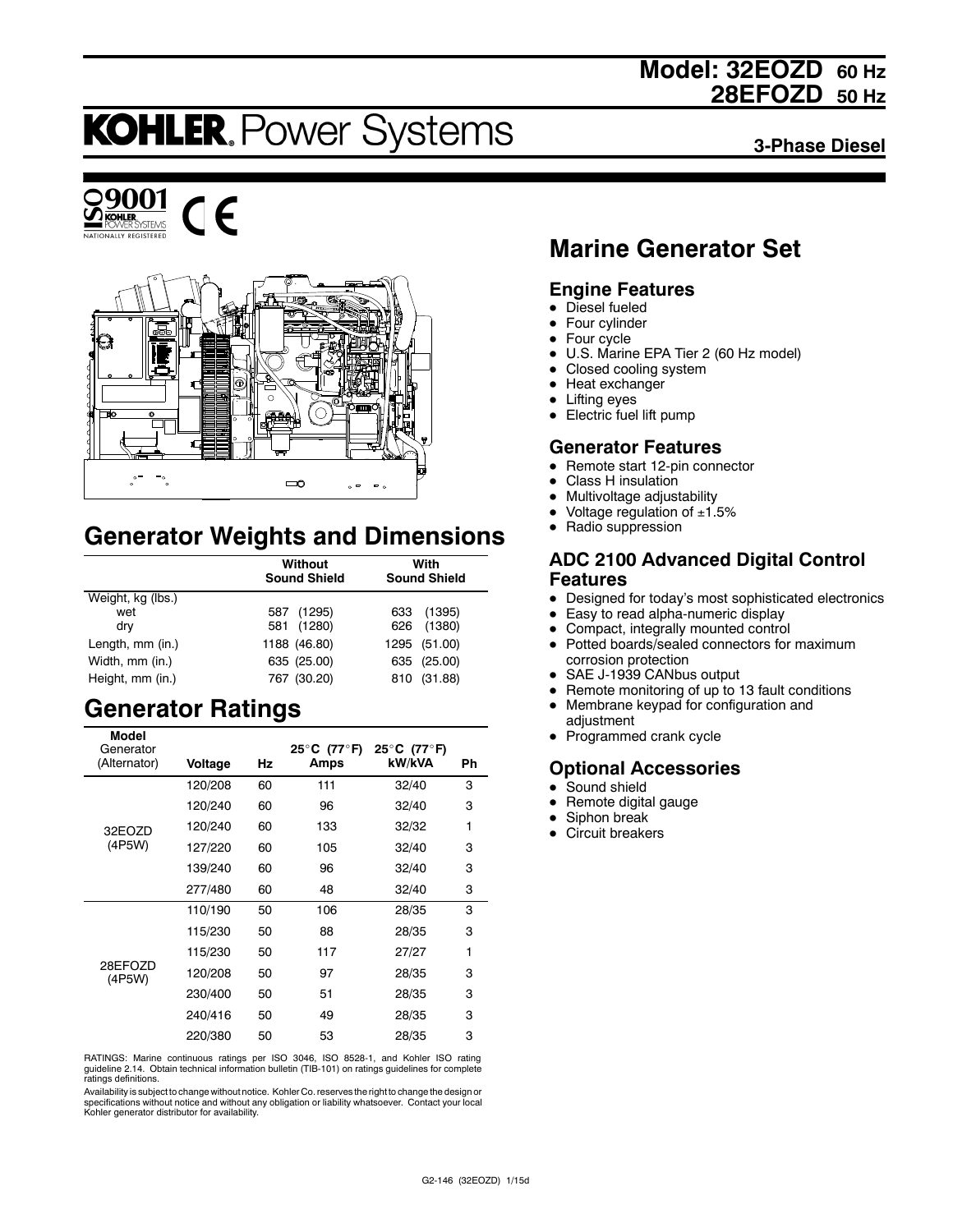## **Application Data**

## **Engine**

| <b>Engine Specifications</b>                                                                 | 60 Hz                        | 50 Hz |
|----------------------------------------------------------------------------------------------|------------------------------|-------|
| Type                                                                                         | 4 cycle, naturally aspirated |       |
| Cylinder, number                                                                             | 4                            |       |
| Displacement, L (cu. in.)                                                                    | 3.319 (202.5)                |       |
| Bore and stroke, mm (in.)                                                                    | 98 (3.86) x 110 (4.33)       |       |
| Compression ratio                                                                            | 18.5:1                       |       |
| Combustion system                                                                            | Direct injection             |       |
| Rated rpm                                                                                    | 1800                         | 1500  |
| Max. power at rated rpm, HP                                                                  | 55.8                         | 46.7  |
| Cylinder block material                                                                      | Cast iron                    |       |
| Cylinder head material                                                                       | Cast iron                    |       |
| Piston rings                                                                                 | 2 compression/1 oil          |       |
| Crankshaft material                                                                          | Forged steel                 |       |
| Connecting rod material                                                                      | Forged carbon steel          |       |
| Governor, type                                                                               | Centrifugal                  |       |
| Frequency regulation, mechanical<br>qovernor<br>No load to full load (droop)<br>Steady state | ±5%<br>±0.8%                 |       |
|                                                                                              |                              |       |

## **Engine Electrical**

| <b>Engine Electrical System</b>   | 60 Hz                                    | 50 Hz |
|-----------------------------------|------------------------------------------|-------|
| Battery, voltage                  | 12 volt (standard)<br>24 volt (optional) |       |
| Battery, charging                 | 40-amp alternator                        |       |
| Battery, recommendation (minimum) | 800 CCA 100 amp hr.                      |       |
| Starter motor                     | 2.3 kW                                   |       |

## **Cooling**

| <b>Cooling System</b>                                                     | 60 Hz                             | 50 Hz       |
|---------------------------------------------------------------------------|-----------------------------------|-------------|
| Capacity, L (U.S. qts.) (approx.)                                         | 7.57(8)                           |             |
| Heat exchanger type                                                       | 3 in. dia. 3 pass                 |             |
| Seawater pump type                                                        | Belt-driven.<br>10-blade impeller |             |
| Heat rejected to cooling water at rated<br>kW, wet exhaust, kW (Btu/min.) | 28.8 (1639)                       | 24.1 (1373) |
| Engine water pump flow, Lpm (gpm)                                         | 55.9 (14.8)                       | 45.0 (11.9) |
| Seawater pump flow, Lpm (gpm)                                             | 22.7(6)                           | 18.9 (5)    |

#### **Fuel**

| <b>Fuel System</b>                               | 60 Hz                 | 50 Hz |
|--------------------------------------------------|-----------------------|-------|
| Fuel shutoff solenoid                            | <b>Flectric</b>       |       |
| Fuel pump                                        | Electric, rotary vane |       |
| Fuel pump priming                                | <b>Flectric</b>       |       |
| Maximum recommended fuel lift, m (ft.)<br>1.2(4) |                       |       |

## **Lubrication**

| <b>Lubricating System</b>                   | 60 Hz                   | 50 Hz |
|---------------------------------------------|-------------------------|-------|
| Oil pan capacity with filter, L (U.S. qts.) | 10.2 (10.78)            |       |
| Oil pump type                               | Pressure, trochoid pump |       |

## **Operation Requirements**

| <b>Air Requirements</b>                                   | 60 Hz          | 50 Hz          |
|-----------------------------------------------------------|----------------|----------------|
| Engine combustion air requirements<br>$L/min.$ (cfm)      | 2680<br>(95)   | 2240<br>(79)   |
| Engine/generator cooling requirements<br>$L/min.$ (cfm)   | 15574<br>(550) | 13025<br>(460) |
| Max. air intake restriction,<br>kPa (mm H <sub>2</sub> O) | 6.23 (635)     |                |
| Exhaust flow, $m^3/m$ in. (cfm)                           | 7.0 (248)      | 5.5(193)       |
| Dry exhaust temp., $^{\circ}$ C ( $^{\circ}$ F)           | 566 (1050)     | 510 (950)      |
| Max. allowed exhaust back pressure,                       |                |                |
| kPa (mm H <sub>2</sub> O)                                 | 15.30 (1560)   |                |
| <b>Fuel Consumption</b>                                   | 60 Hz          | 50 Hz          |
| Diesel, Lph (gph) at % load                               |                |                |
| 100%                                                      | 9.9(2.69)      | 7.8(2.05)      |
| 75%                                                       | 7.5 (1.99)     | 5.9 (1.56)     |
| 50%                                                       | 5.5(1.46)      | 4.2 (1.10)     |
| 25%                                                       | 3.6(0.96)      | 2.8(0.74)      |

### **Engine Features**

- $\bullet$  One-side serviceability of fuel system, lubrication system, seawater pump, and air cleaner
- $\bullet$  Low oil pressure shutdown
- $\bullet$  High engine temperature shutdown
- Seawater pump impeller failure shutdown
- Focused vibromounts
- Belt guard
- Disposable oil filter
- Oil drain valve and hose

#### **Alternator Features**

- $\bullet$  Brushless, rotating field design permits power to be obtained from stationary leads.
- Rotor and stator are vacuum impregnated and coated with high-bond epoxy varnish. Varnish helps prevent corrosion in high-humidity areas.
- $\bullet$  Rotors are dynamically balanced to minimize vibration.
- Copper windings ensure minimal heat buildup. Insulation meets NEMA standards for class H insulation.
- Direct connected to the engine, the generator has sealed precision ball bearings with a precision-machined steel sleeve in the end bracket to prevent shaft misalignment and extend bearing life.
- $\bullet$  Mounted on a drip-proof tray.
- **•** Equipped with a twelve-lead reconnectable stator.
- Capable of sustained line-to-neutral short circuit current of up to 300% of the rated current for up to 2 seconds. (IEC 60092-301 short-circuit performance.)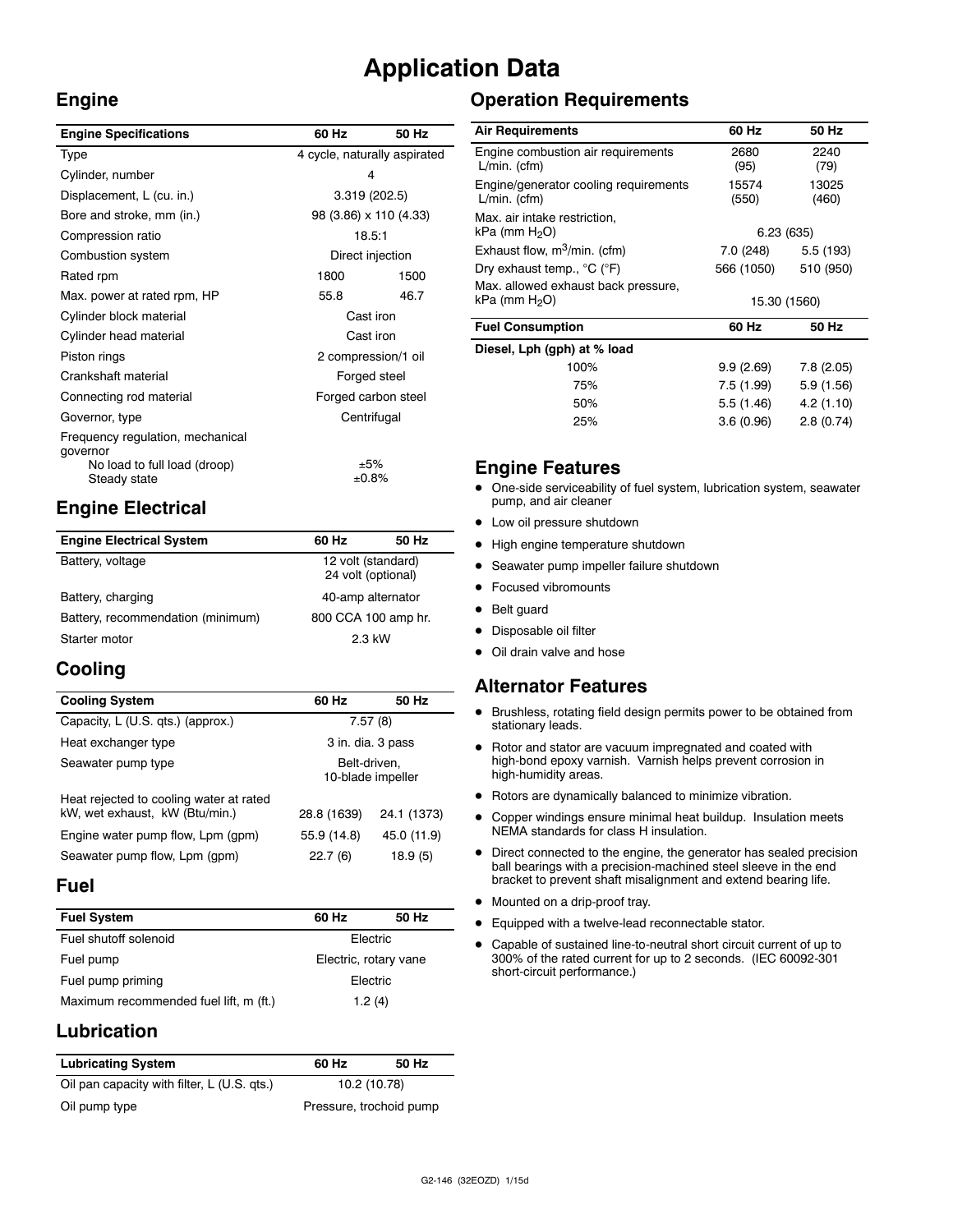### **ADC 2100 Control Features**



- $\bullet$  LED display:
	- $\circ$  Runtime hours
	- $\circ$  Crank cycle status
	- o Diagnostics/fault codes/data
- $\bullet$  Keypad
	- o Secure access, password protected
	- o Voltage, gain, and speed adjustment
	- $\circ$  Controller configuration (system voltage, phase, and frequency settings, battery voltage, and generator set model)
- Master control switch: run/off-reset/auto (engine start)
- Remote two-wire start/stop capability
- Potted electronics and sealed connections
- $\bullet$  Voltage regulation  $\pm$  1.5%
- Cyclic cranking: 15 seconds on, 15 seconds off (3 cycles)
- Faults with shutdown:
	- $\circ$  High engine temperature
	- $\circ$  Low oil pressure
	- o Loss of coolant
	- $\circ$  Overcrank safety
	- o Overspeed
	- o Over/under voltage
	- o Over/under frequency
	- $\circ$  Auxiliary fault
- Faults with warning:
	- o Low battery voltage
	- o High battery voltage
- Power requirements:
	- o 12 or 24 VDC with fuse protection
	- $\circ$  200 mA @ 12VDC/100 mA @ 24 VDC

### **Application Data Accessories**

#### **Sound Shield**

Provides for highly effective silencing, ease of access for engine/generator servicing, low maintenance, excellent durability, and safety. The sound shield's customer connection panel includes connections for the following:

- $\circ$  Battery (positive and negative)
- o Equipment ground
- $\circ$  Fuel inlet and return
- d Seawater inlet
- o Water-cooled exhaust outlet
- $\cap$  Oil drain
- o Customer load lead access
- o Customer interface

#### **Siphon Break**

Mandatory kit on generators installed below the waterline. Prevents the siphoning of flotation water into the engine.

#### **Line Circuit Breakers**

Protect the generator from extreme overload.

#### **Ship-to-Shore Switch**

Allows immediate switching to Kohler® generator set power or shore power protecting the electrical system from the possibility of simultaneous connection of both power sources. Available as a four-pole ship-to-shore switch.

#### **Remote Digital Gauge**

Allows starting/stopping from a location remote from the generator set. Standard 76.2 mm (3 in.) dia. hole required for mounting.

#### **Oil Pressure Sender Kit**

Provides sender necessary to make digital gauge functional.

#### **Remote Connection/Extension Harness**

Provides wiring between the remote digital gauge and the ADC connector. Extension limited to a total of four kits and 23 m (75 ft.). Available in 4.6 m (15 ft.) and 7.6 m (25 ft.) lengths.

#### **12-Inch Remote Wiring Harness**

Equipped with a 12-pin connector on one end that connects to the standard customer interface connector. Equipped on the other end with leads for connection to customer-supplied wiring.